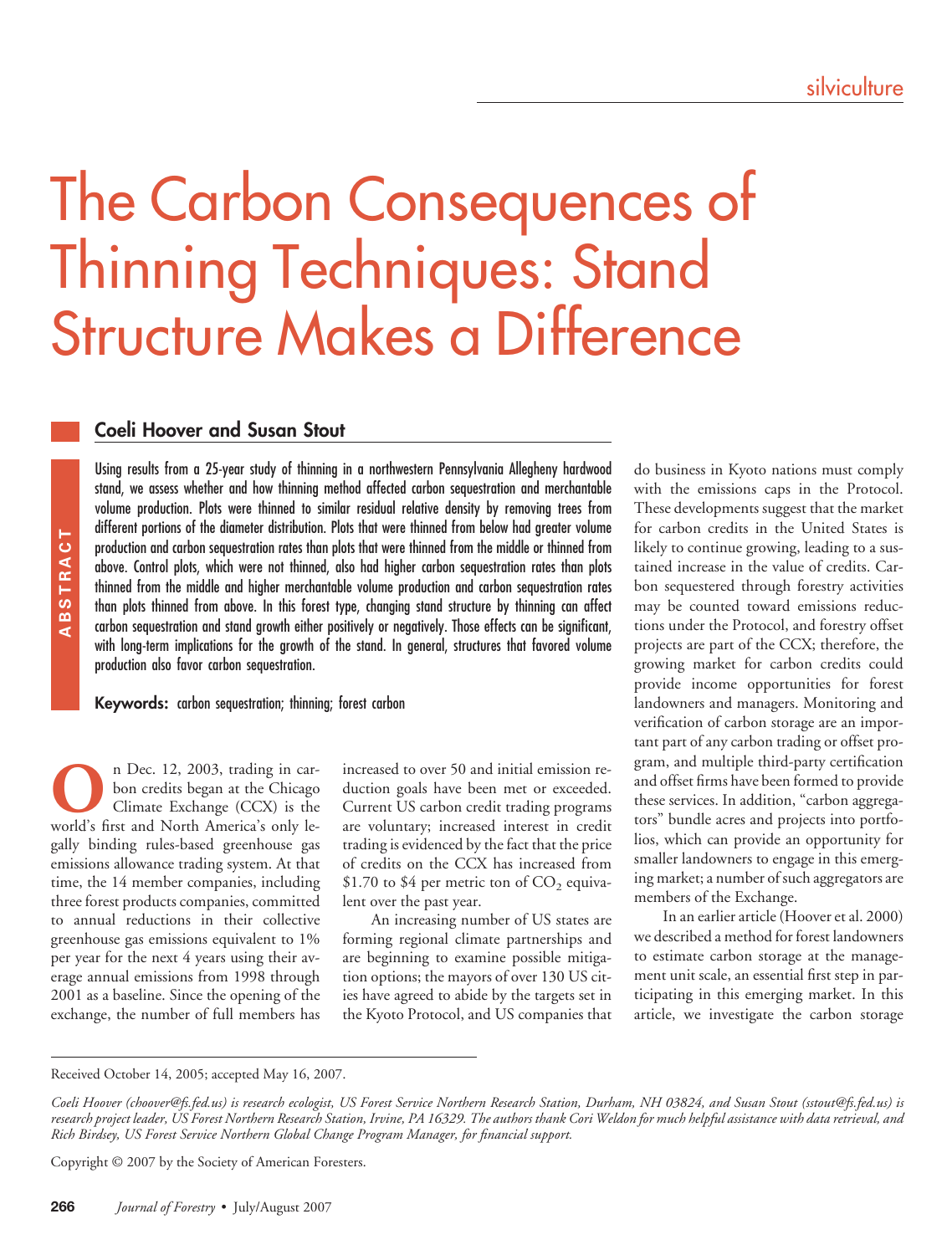consequences of partial cutting practices in mixed hardwood stands of the Allegheny Plateau. Will management for carbon sequestration be compatible with management for wood products?

## **Methodology**

We assessed the carbon consequences of thinning-induced changes in stand structure by analyzing inventory data from an ongoing thinning study that was established in 1975. The study was initiated to examine how thinning Allegheny hardwoods (cherrymaple) to the same relative density while altering stand structure affected growth, yield, and stand value. The study stand is located on the Kane Experimental Forest in northwestern Pennsylvania and at the beginning of the experiment was a pole sized even-aged cherry-maple stand that originated after the initial old-growth stand was clearcut in 1922–1923. Before the start of the study, the stand was fully stocked and dominated by sugar maple (*Acer saccharum*) and beech (*Fagus grandifolia*) in the smaller diameter and crown classes, black cherry (*Prunus serotina*) in the larger diameter and crown classes, and red maple (*Acer rubrum*) in the intermediate classes (Marquis and Ernst 1991). The Kane Experimental Forest is dominated by Allegheny hardwoods; these cherry-maple stands are a subtype of the northern hardwood beech-birch-maple forest. Soils are unglaciated stony and sandy loams derived from acid sandstones and shales. The forest is about 1,900 ft above sea level, and climate is humid–temperate with an average annual rainfall of 44.9 in. and an average temperature of 43°F.

#### *The following thinning treatments were applied in 1976 and again in 1990:*

- 1. Control. No thinning  $(n = 2$  plots).
- 2. Thin from below. Noncommercial thinning, starting with the smallest diameter trees and working upward through diameter classes until the specified relative density [1] was achieved ( $n = 3$  plots).
- 3. Thin from middle. Commercial thinning in the merchantable-size classes, but no thinning of noncommercial saplings (dbh is less than 5.49 in.). Removals of merchantable stems continued until the target relative density was reached  $(n = 3$  plots).
- 4. Thin from above. Commercial thinning in merchantable-size classes, removing the largest diameter stems first and working downward through diameter

classes until the desired relative density was achieved ( $n = 3$  plots).

In all cases except the control plots, the desired relative density was 60–70%. Plots are 2 ac with a central 0.6-ac measurement area surrounded by a 1.4-ac buffer that received the same thinning treatment. Treatments were randomly assigned to plots within a contiguous block of land. A 100% inventory of all stems of 1 in. dbh and greater in the measurement area was conducted every 5 years and immediately before and after the stands were thinned. For additional study details and results, see Marquis and Ernst (1991) and Nowak (1996).

For the carbon analysis, the biomass of all stems of 1 in. dbh or greater was computed using species group biomass equations (Jenkins et al. 2003) with stand inventory data taken at the beginning of the study, before and after the first and second thinnings (1974, 1975, 1989, and 1990), and in 2000. These estimates include all aboveground live biomass and live coarse roots (more than 2.5 in.). The inventory records indicate the fate of each individual stem, including which stems were harvested or died, and ingrowth was recorded also. Any stems reaching 1 in. dbh during the study period were included in the analysis. Products were estimated as the stem portion of the harvested trees and were allocated to carbon pools according to the HARVCARB model of Row and Phelps (1991). HARVCARB allocates harvested biomass into pools including products in use, products in landfills, and emissions; proportions of harvested carbon in each pool vary for hardwood and softwood sawtimber and pulpwood. When stands were thinned, harvest residue was calculated as the difference between the total aboveground biomass and the harvested (stem) biomass, and slash decomposition was calculated as described by Birdsey (1996). Stems recorded as dead were transferred to the deadwood pool in that inventory year and decomposed accordingly. Biomass estimates were converted to carbon estimates using the factor of 50% carbon. Statistical testing of differences among changes in carbon stocks was accomplished using a single-factor analysis of variance (ANOVA) after tests for heterogeneity of variances.

# **Changes in Carbon Stocks**

Figure 1 gives the average stock of carbon for each thinning type in 1975, before the first thinning, and in 2000, after two



**Figure 1. Carbon stocks, in metric tons per acre, before treatment and in 2000 after two thinnings. Carbon pools include live biomass (including coarse roots) for the pretreatment case, and live biomass, deadwood, logging residue, and products for the posttreatment case. Error bars are standard error of the mean.**

thinning cycles. Although a metric ton of carbon per acre (mtC/ac) is a nonstandard unit, it is becoming more commonly used in the United States where area often is not reported in hectares. In this case, the unit facilitates comparison with board foot volumes, which are reported on a per acre basis and for which there is no comparable metric unit. In the pretreatment case, the carbon stocks include merchantable and nonmerchantable biomass, as well as live coarse roots. Carbon stocks reported for 2000 include those pools as well as carbon in harvest residue and dead trees (no data on dead stems were taken in the pretreatment inventory). Before treatment all plots were fully stocked and contained similar amounts of carbon, with no significant differences across planned treatments (ANOVA on ranks,  $P = 0.383$ ). Twenty-five years after the start of the experiment, the average amount of carbon contained in the live biomass pool had increased in the control plots and plots thinned from below but had declined in plots thinned from the middle or from above (Table 1).

Since plots differ in their initial carbon stocks, straightforward comparisons among treatments are most easily made using average annual change. This is simply the difference between the final stock and the initial stock, divided by the number of years between the measurements. Average annual change in carbon stocks for each treatment over the 25-year period of the study varied from -0.04 mtC/ac per year in the thin from above treatment to 0.59 mtC/ac per year for plots thinned from below; control plots averaged 0.53 mtC/ac per year (Figure 2). Among-treatment differences in the av-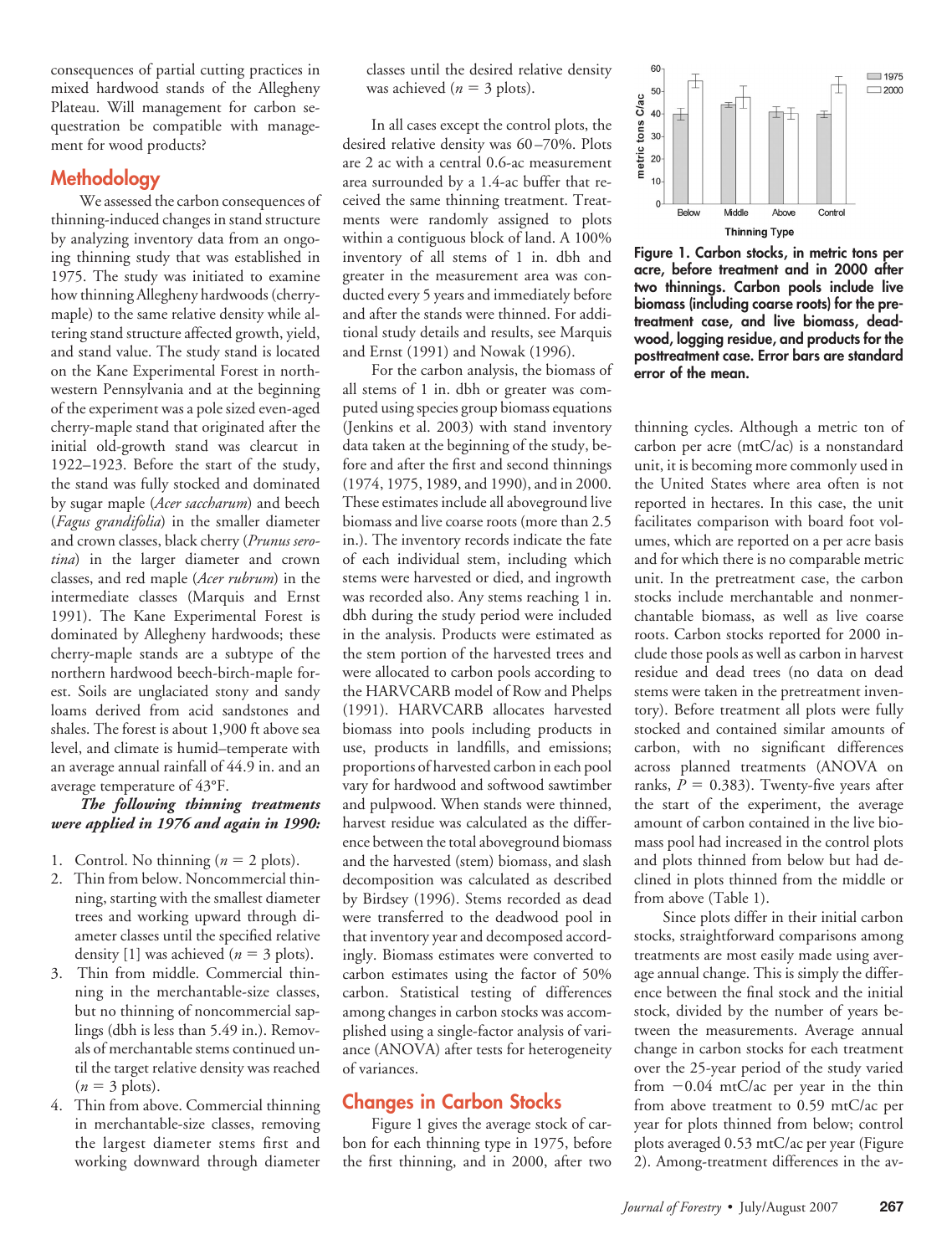#### **Table 1. Carbon stocks by pool in 2000, after 25 yr and two thinnings.**

| Carbon Pool  | Metric tons C/acre |         |        |         |  |
|--------------|--------------------|---------|--------|---------|--|
|              | Below              | Middle  | Above  | Control |  |
| Live biomass | 46(40)             | 33 (44) | 23(41) | 43(40)  |  |
| Deadwood     | 4.4                | 2.9     | 5.1    | 10      |  |
| Slash        | 1.6                | 3.8     | 3.4    |         |  |
| Products     | 2.8                | 8.2     | 8.5    |         |  |
| Total        | 55                 | 47      | 40     | 53      |  |

Data are metric tons of C per acre, and are an average of the plots in that treatment. Numbers in parentheses are carbon stocks at the beginning of the study, prior to thinning.

erage annual change of carbon stocks were statistically significant ( $P = 0.007$ ). Of the total variance in average annual change in carbon stocks among treatments, 68% is explained by the thinning treatment, following the statistical methods of Gotelli and Ellison (2004). Pairwise comparisons conducted using the Student-Newman-Keuls (SNK) method indicate that average annual carbon storage did not differ between the control plots and the plots thinned from below; annual carbon storage rates for plots thinned from the middle and from above also were not significantly different. All other comparisons were statistically significant.

Because of the emerging carbon credit trading market, carbon stocks and carbon sequestration rates are becoming more important to forest managers and landowners. Those practitioners interested in participating in carbon credit trading need to know how common forest management practices affect carbon storage rates. It is unlikely that landowners will manage their forests exclusively for carbon sequestration; thus, it is



**Figure 2. Average annual change in carbon stocks for the period 1975–2000, in metric tons of carbon per acre per year. Pools included are live biomass, deadwood, logging residue, and products. Error bars are standard error of the mean. Bars with the same lower case letter above the bar are not significantly different.**

important to understand how carbon sequestration compares with other forest management objectives. Our results indicated that changes in stand structure can affect carbon storage (remembering that the stands were all thinned to 60–70% of relative density), with the thin from below treatments storing the most carbon and the thin from above treatment storing the least. How do these results compare with the changes in board feet (bd ft) volume?

## **Changes in Merchantable Volume**

The SILVAH computer program can provide stand information using different output variables, including bd ft volume (1⁄4 in. international rule) defined as the merchantable volume of all stems that are 10.5 in. dbh and higher. Before the start of the experiment, the research plots contained, on average, between 3,300 and 4,400 bd ft/ac. After 25 years and two thinnings, average standing bd ft volume ranged from 148 bd ft/ac in the thin from above treatment to 9,270 bd ft/ac in stands thinned from below; unthinned control plots had an average merchantable volume of 6,700 bd ft/ac (Figure 3). Just as we compared the rates of change in carbon stocks, we also can look at the average annual change in merchantable volume across treatments. Plots that were



**Figure 3. Merchantable volume, in bd ft per acre, before treatment and in 2000 after two thinnings. Error bars are standard error of the mean.**



**Figure 4. Average annual change in merchantable volume for the period 1975– 2000, in bd ft per acre per year. Error bars are standard error of the mean. Bars with the same lower case letter above the bar are not significantly different.**

thinned from below had the highest rate of increase in bd ft volume at 208 bd ft/ac per year, and plots that had been thinned from above had a decline in merchantable volume of 139 bd ft/ac per year. Unthinned plots added merchantable volume at a rate of 142 bd ft/ac per year, and the thin from the middle treatment increased at a rate of 57 bd ft/ac per year (Figure 4). The differences in average annual merchantable volume increment among thinning treatments were statistically significant  $(P < 0.001)$ . Multiple comparison results are similar to those for differences in the average annual change of carbon storage: there was no significant difference between the control and thin from below treatment and also no statistically significant difference between the thin from the middle and the control plots; all other pairwise comparisons were statistically significant.

The effect of changes in stand structure is clearly evident in the changes seen in the timber size class distributions (Table 2). After two treatments the plots that were thinned from above have little merchantable volume remaining and no trees above the small sawtimber class, whereas the other thinning treatments increased the amount of medium and large sawtimber in the stand. In addition, average stand diameter increased by 4.8, 2.8, and 4.6 in. in the below, middle, and control plots, respectively, but decreased by 3.2 in. in the thin from above treatment.

#### **Points to Consider**

When evaluating the carbon consequences of forest management practices, a few important distinctions need to be con-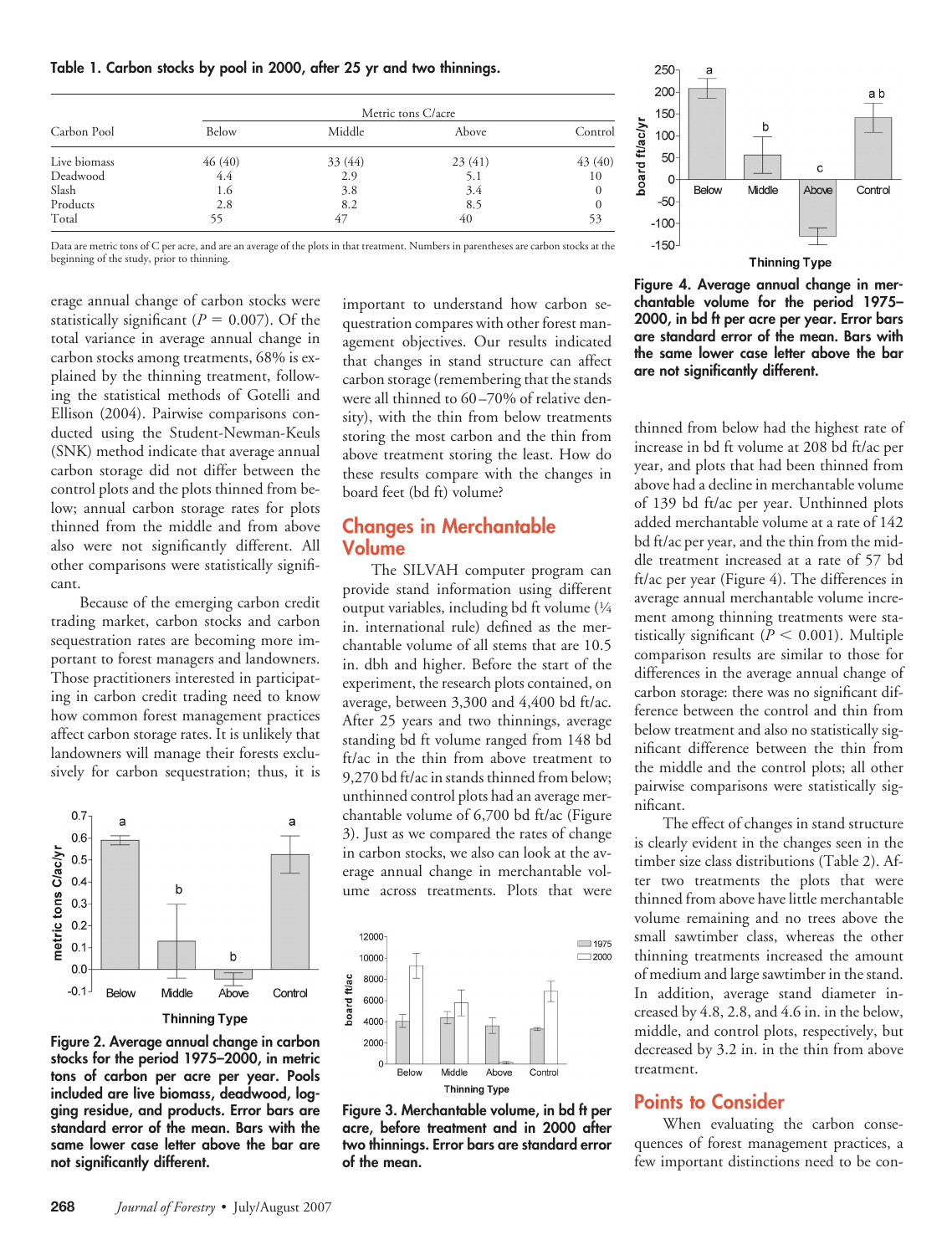**Table 2. Standing merchantable volume in 2000, by size class, after 25 yr and two thinnings.**

| Size Class       | Below        | Middle        | Above           | Control       |
|------------------|--------------|---------------|-----------------|---------------|
| Poletimber       | $119(-62)$   | $53 (-364)$   | $32(-224)$      | $104 (-154)$  |
| Small sawtimber  | 3,662 (881)  | $2,442(-936)$ | $116 (-2, 119)$ | 2,440 (343)   |
| Medium sawtimber | 4,250(3,147) | 2,731(2,152)  | $0(-1, 443)$    | 3,345 (2,385) |
| Large sawtimber  | 1,239(1,239) | 561 (561)     | 0(0)            | 974 (974)     |
| Total            | 9,270(5,205) | 5,786 (1,413) | $148 (-3, 487)$ | 6,863(3,549)  |

Data are board feet per acre and are the average for the plots in that treatment. Numbers in parentheses give the change since the beginning of the study.

sidered. The first is the difference between stocks and changes. In this example, we have reported both carbon and timber stocks and stock changes. Although stock estimates are useful, measures such as net change or average annual change are better suited for comparisons among treatments, because initial conditions or site conditions often differ somewhat among stands or plots. Another factor that should be taken into account is the difference between short-term and longterm change or yield. A practice may produce a high rate of carbon storage or volume production initially but over the long term may produce lower rates of production or storage than other treatments with lower initial gains (or vice versa). When assessing the carbon consequences of a management practice, it is important to choose the relevant interval for the analysis. Currently, it is envisioned that contracts for forest carbon sequestration will be of variable length, as negotiated by the buyer and the seller. The appropriate time frame for evaluation will depend on the length of the proposed contract, the objectives and future needs of the landowner, and other factors such as the acceptable level of risk or the likelihood of a catastrophic event.

# **Carbon Consequences of Thinning Practices**

Thinning a stand to concentrate growth on selected stems is a long-standing forest management practice. Although much research has been conducted to develop guidelines for thinning to produce optimal stand growth in different forest types, until recently, there was no reason to study the carbon implications of thinning. The majority of thinning studies are focused on finding the optimal residual stand density; the experiment on which this article is based differs in that stands were cut to the same residual density, while stand structure was altered by concentrating the cut in different diameter classes. Can the choice of thinning methods be a tool used to increase carbon sequestration?

Our results indicate that the choice of thinning method has the potential to alter the stand's ability to sequester carbon. Plots thinned from below had the highest carbon sequestration rate, although this rate was not statistically different from the control plots. Plots that were thinned from the middle had significantly lower carbon storage rates than control plots or plots thinned from below. Although the mechanism for these differences is beyond the scope of this article, it appears that leaving abundant trees that have already shown evidence of fast growth, as in the control and thin from below treatment, is important for sustaining high levels of carbon sequestration. The thin from above treatment displayed negative carbon sequestration rates, storing significantly less carbon than the thin from below or control treatments. The thin from above treatment, as applied here, can be considered a severe case of the commonly used practice of diameter-limit cutting. Thinning from above was the only treatment to have a negative change in carbon storage even when products, logging debris, and deadwood were included. The larger diameter trees removed in the first thinning in this treatment produced wood from which longer lived products are derived (such as furniture and structural lumber), but this difference was not enough to compensate for the fact that the smaller suppressed trees were generally unable to respond to release, slowing stand growth. At the time of the last inventory (2000), live biomass carbon was 56% of the pretreatment value in these plots, and live biomass carbon in the thin from below treatment was 115% of its initial value.

This Allegheny hardwood example demonstrates that the choice of thinning method affects the amount of carbon sequestered. Although the per acre differences may seem small, they can add up quickly.

Using the rates of average annual change in Figure 2, over a 5-year period a 100-ac wood treated with a thin from below would sequester 295 tons of carbon, the thin from the middle would sequester 65 tons, and unthinned areas would store 263 tons of carbon. If thinned from above, the stand would release 22 tons of carbon. Carbon sequestration is just one value of forestland; it will most likely be considered in addition to management objectives that are more traditional. How do the carbon outcomes of these thinning practices compare with the changes in stand volume that occur as a result of the thinning treatments?

# **Comparison of Carbon Sequestration and Merchantable Volume Production**

Optimizing merchantable volume often is a key management objective. Table 2 shows the merchantable volume at the last inventory by size class, as well as the change in bd ft over the 25-year study period. Looking at the net change in merchantable volume over time, we can see that the treatments rank as follows: thin from below  $>$  no thinning  $>$  thin from the  $\text{middle} \gg \text{thin from above.}$  All treatments except the thin from above increased merchantable volume and resulted in increases in the medium and large sawtimber size classes; the thin from below and control plots also showed increases in the amount of small sawtimber. As discussed in the previous section, the thin from above treatment is a severe example of a diameter-limit cut, and those plots generally suffered from reduced growth after the main crown canopy opened. The plots that were thinned from the middle did not increase in sawtimber volume as much as the untreated plots; in the Allegheny hardwood forest type, noncommercial saplings such as striped maple often will occupy the opened space if they are not removed during thinning, slowing the overall growth of the stand by concentrating too much growth on slow-growing stems. Comparing Figures 2 and 4 shows that although the magnitude of the response is different, the results for average annual change in carbon and average annual change in merchantable volume look quite similar across treatments.

Silviculture as practiced in Allegheny hardwoods generally is even-aged, with a rotation length of about 80 years. This leads to the question of the carbon impacts of final stand harvest and how those removals would